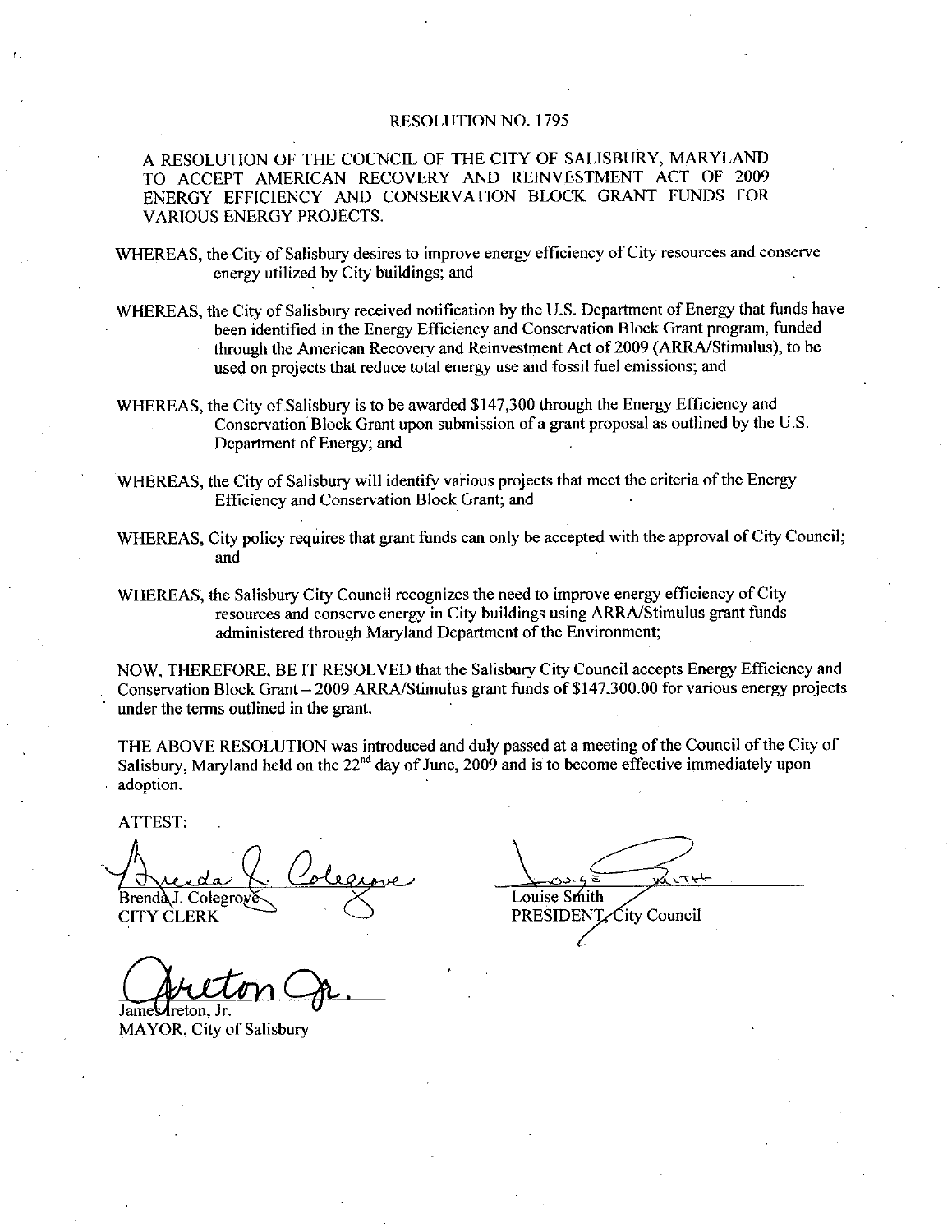## Memo

| To: | John Pick                                        |
|-----|--------------------------------------------------|
|     | <b>From:</b> Karen Reddersen                     |
|     | <b>Date:</b> June 22, 2009                       |
| Re: | Empower Energy Grant/Energy Block Grant - Status |

As you are aware, repeated attempts have been made to determine the status of the EmPower Clean Energy Communities Program, through which the City requested funding for As you are aware, repeated attempts have been made to determine the status of the<br>EmPower Clean Energy Communities Program, through which the City requested funding for<br>several energy efficiency projects, as outlined in th Thursday afternoon, I received notification from the Maryland Energy Administration (MEA) that the City of Salisbury was to receive a partial grant amount of \$80,000.00 for approved Ethis one: Enterpy efficiency projects, as outlined in the City's Energy Management Plan. On<br>Thursday afternoon, I received notification from the Maryland Energy Administration (MEA)<br>that the City of Salisbury was to recei energy projects

The (MEA) designated the projects for which the City of Salisbury could utilize the EmPower Energy Grant funds. At the advice of our energy consultant, some of these projects were included in the American Recovery and Reinvestment Act of 2009-Energy Efficiency and Conservation Block Grant program (Energy Block Grant), as they are critical to the City's Energy Management Plan and no decision had been made regarding funding under the Empower Energy Grant

Attached is a listing of proposed energy projects that will be funded through both energy<br>grant programs, as designated. The project estimates for the EmPower Energy Grant total<br>\$74,200. The City remains eligible for the f grant programs, as designated. The project estimates for the EmPower Energy Grant total EmPower Energy Grant.<br>Attached is a listing of proposed energy projects that will be funded through both energy<br>grant programs, as designated. The project estimates for the EmPower Energy Grant total<br>\$74,200. The City rema bids are received below the estimated amounts, the City can submit additional energy projects to MEA for the remaining funds in the grant allowance

The Department of Internal Services will return to City Council at the July 13, 2009 meeting with a resolution accepting funds through the MEA EmPower Energy Grant in the amount of \$80,000.00. with a resolution accepting funds through the MEA EmPower Energy Grant in the amount of \$80,000.00.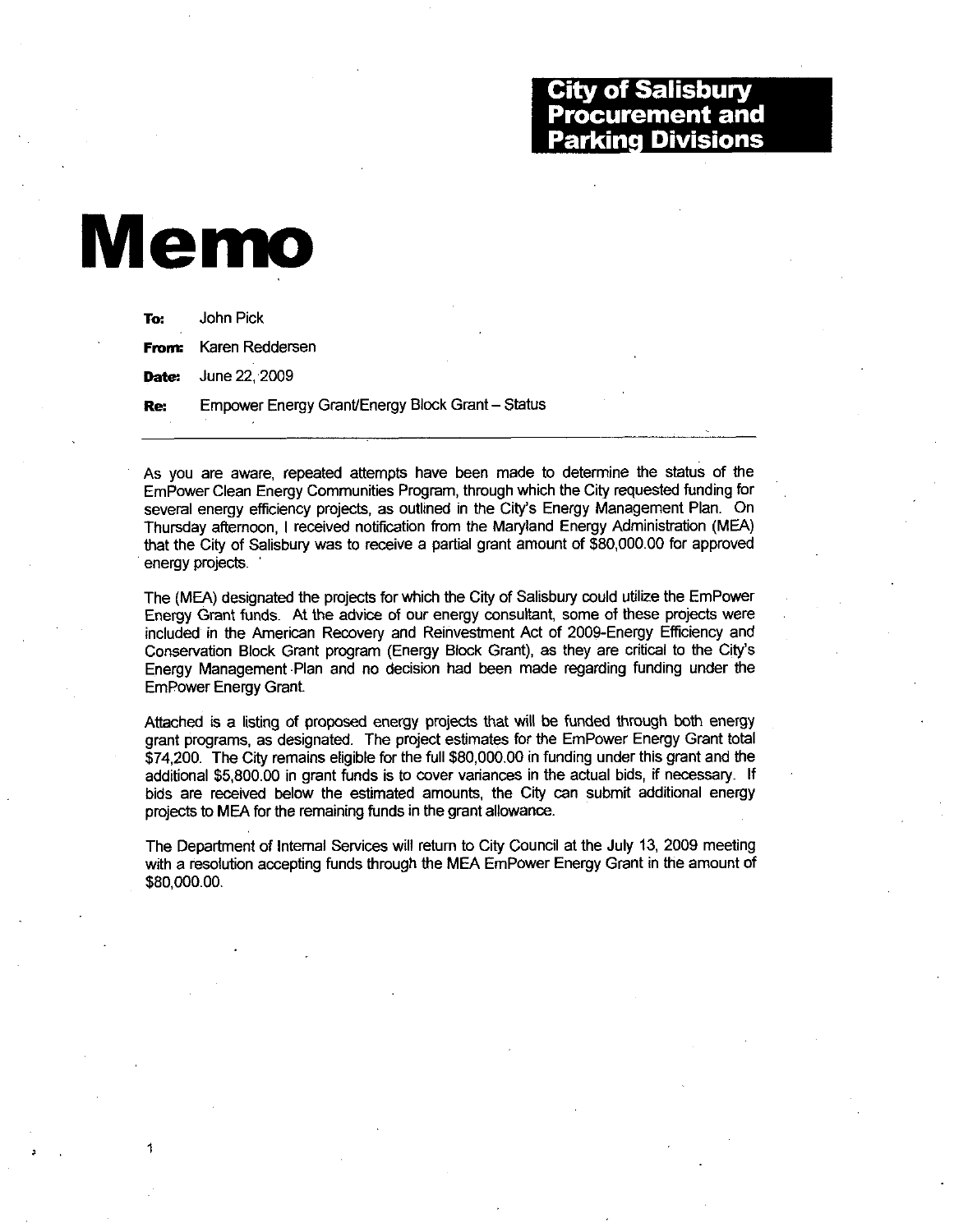| Project                                                         | <b>Department</b>                                                                                             | <b>Est. Cost</b> | Payback            | <b>Grant</b>                                |
|-----------------------------------------------------------------|---------------------------------------------------------------------------------------------------------------|------------------|--------------------|---------------------------------------------|
| <b>Lighting Conversion Project-</b><br>T 12 to T-8 fixtures     | Police/Zoo                                                                                                    | \$40,000         | 2.4                | <b>Empower Clean Energy</b><br>Grant        |
| Parking Garage Exit Fixtures<br>to LED Exit Fixtures            | Parking                                                                                                       | \$2,200          | .79                | <b>Empower Clean Energy</b><br>Grant        |
| Programmable Exterior Light<br><b>Time Clocks</b>               | Various                                                                                                       | \$11,400         | 2.0                | <b>Empower Clean Energy</b><br><b>Grant</b> |
| <b>Lighting Control Occupancy</b><br>Sensors                    | Various                                                                                                       | \$10,800         | $\overline{2.2}$   | <b>Empower Clean Energy</b><br>Grant        |
| Programmable<br>Thermostats                                     | <b>Various</b>                                                                                                | \$9,800          | 1.4                | <b>Empower Clean Energy</b><br>Grant        |
| <b>HID Lighting Conversion</b><br>Project                       | Police/Water<br>Department                                                                                    | \$40,800         | 2.8                | <b>Energy Block Grant</b>                   |
| <b>Energy Retrofit Projects</b>                                 | <b>NSCC</b>                                                                                                   | \$5,200          | $\overline{3.6}$   | <b>Energy Block Grant</b>                   |
| Upgrade Energy Controls for<br>Fire Station 16-Apparatus<br>Bay | Fire                                                                                                          | \$6,800          | $\overline{1.9}$ . | <b>Energy Block Grant</b>                   |
| Replace aging HVAC Units                                        | Police, Public<br><b>Works</b><br><b>Facilities</b><br>Carpenter<br>Utility Shop,<br>Zoo, Water<br>Department | \$94,500         | $\overline{2.3}$   | <b>Energy Block Grant</b>                   |

 $\ddot{\phantom{a}}$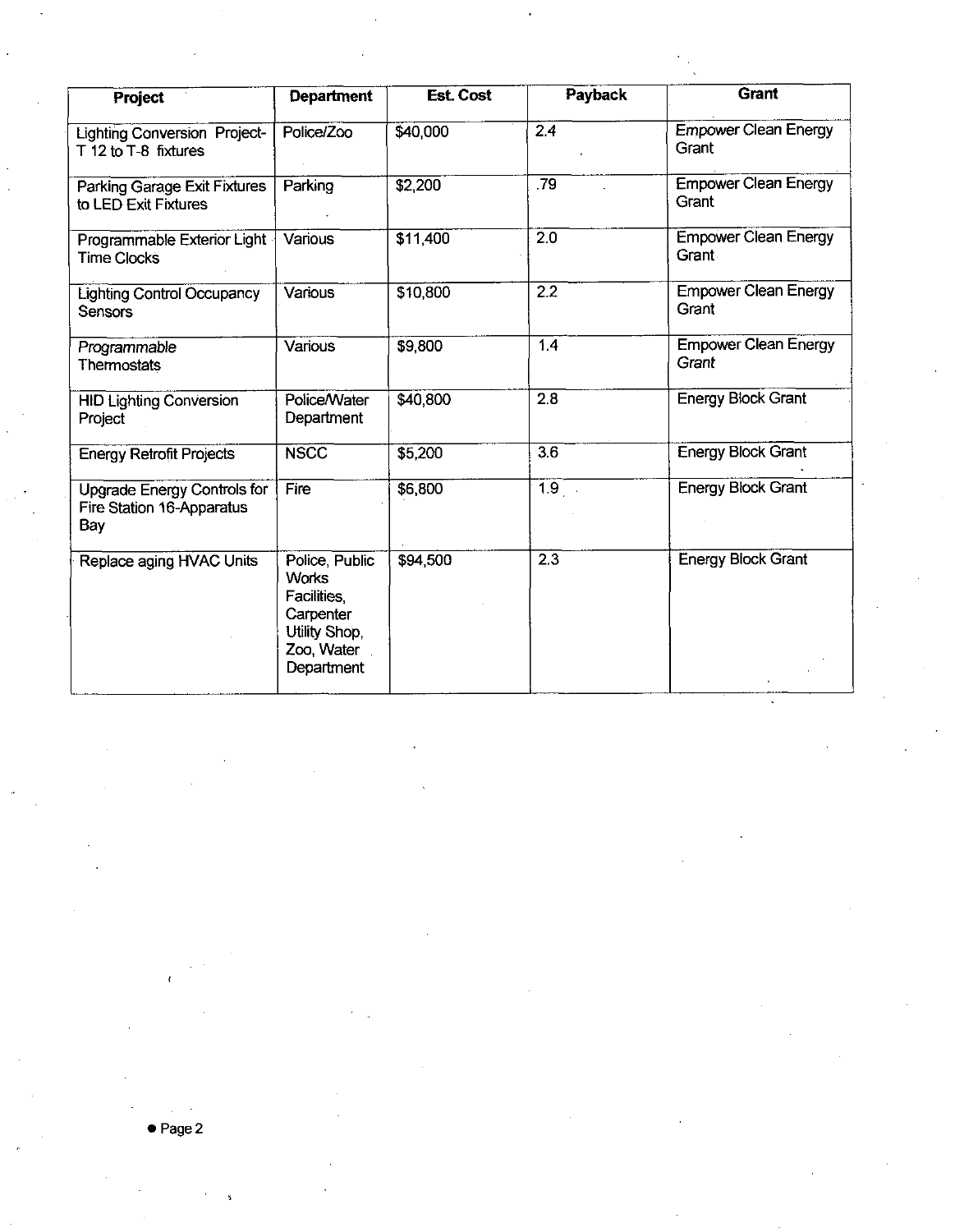

NEWS MEDIA CONTACT <sup>202</sup> 586 4940

Thursday, March 26, 2009

## NEWS MEDIA CONTACT:<br>
(202) 586-4940<br>
Obama Administration Announces Additional \$52,295,100 for Local Energy Efficiency Improvements in Maryland

Block Grants to Support Jobs, Cut Energy Bills, and Increase Energy Independence

WASHINGTON – Vice President Joe Biden and Energy Secretary Steven Chu today announced plans to invest \$3.2 billion in energy efficiency and conservation projects in U.S. cities, counties, states, territories, and Native American tribes. This includes \$52,295,100 for state, county and city efforts in Maryland. A detailed breakdown is below announcement builds on an investment of \$113,213,745 in Maryland<br>is, counties, states, territories, and Native American tribes. This include<br>100 for state, county and city efforts in Maryland. A detailed breakd<br>announcemen

Today's announcement builds on an investment of \$113,213,745 in Maryland weatherization and energy funding announced by the Administration on March 12 and detailed at energy.gov/recovery.

These investments willsave taxpayer doilarsand create jobs in communities around the country," said Vice President Biden. "Local leaders will have the flexibility in how investments quickly and wisely to spur the local economy and cut energy use

they put these resources to work – but we will hold them accountable for making the<br>investments quickly and wisely to spur the local economy and cut energy use."<br>The Energy Efficiency and Conservation Block Grant program, The Energy Efficiency and Conservation Block Grant program, funded by President<br>Obama's American Recovery and Reinvestment Act, will provide formula grants for projects that reduce total energy use and fossil fuel emissions, and improve energy efficiency

The funding will support energy audits and energy efficiency retrofits in residential and commercial buildings, the development and implementation of advanced building codes and inspections, and the creation of financial incentive programs for energy efficiency improvements. Other activities eligible for use of grant funds include transportation programs that conserve energy, projects to reduce and capture methane and other greenhouse gas emissions from landfills, renewable energy installations on government buildings, energy efficient traffic signals and street lights, deployment of Combined Heat and Power and district heating and cooling systems, and others.